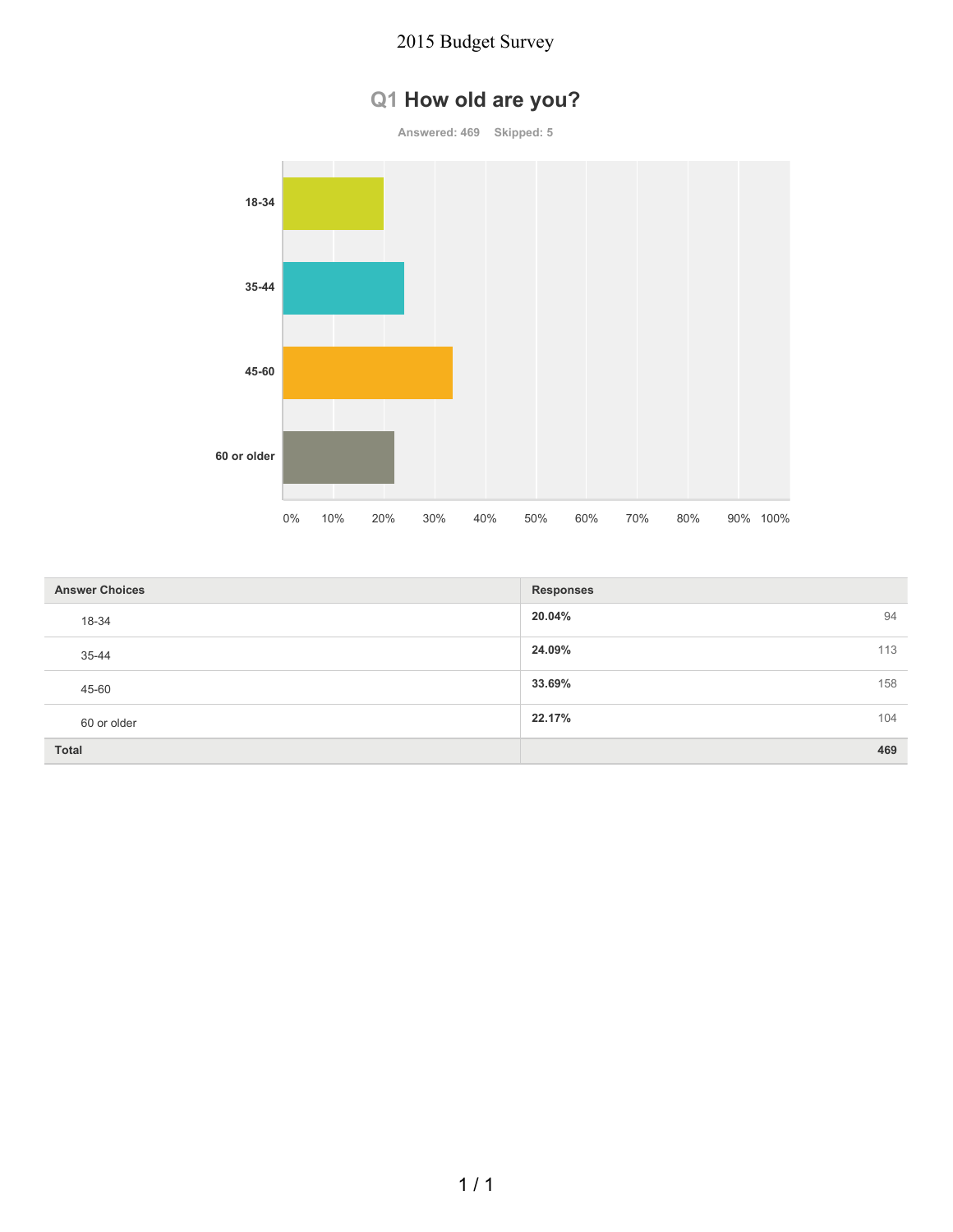### **Q2 Are you a resident of the City of Port Alberni?**

**Answered: 462 Skipped: 12**



| <b>Answer Choices</b> | <b>Responses</b> |  |
|-----------------------|------------------|--|
| Yes                   | 94.59%<br>437    |  |
| No                    | 5.41%<br>25      |  |
| <b>Total</b>          | 462              |  |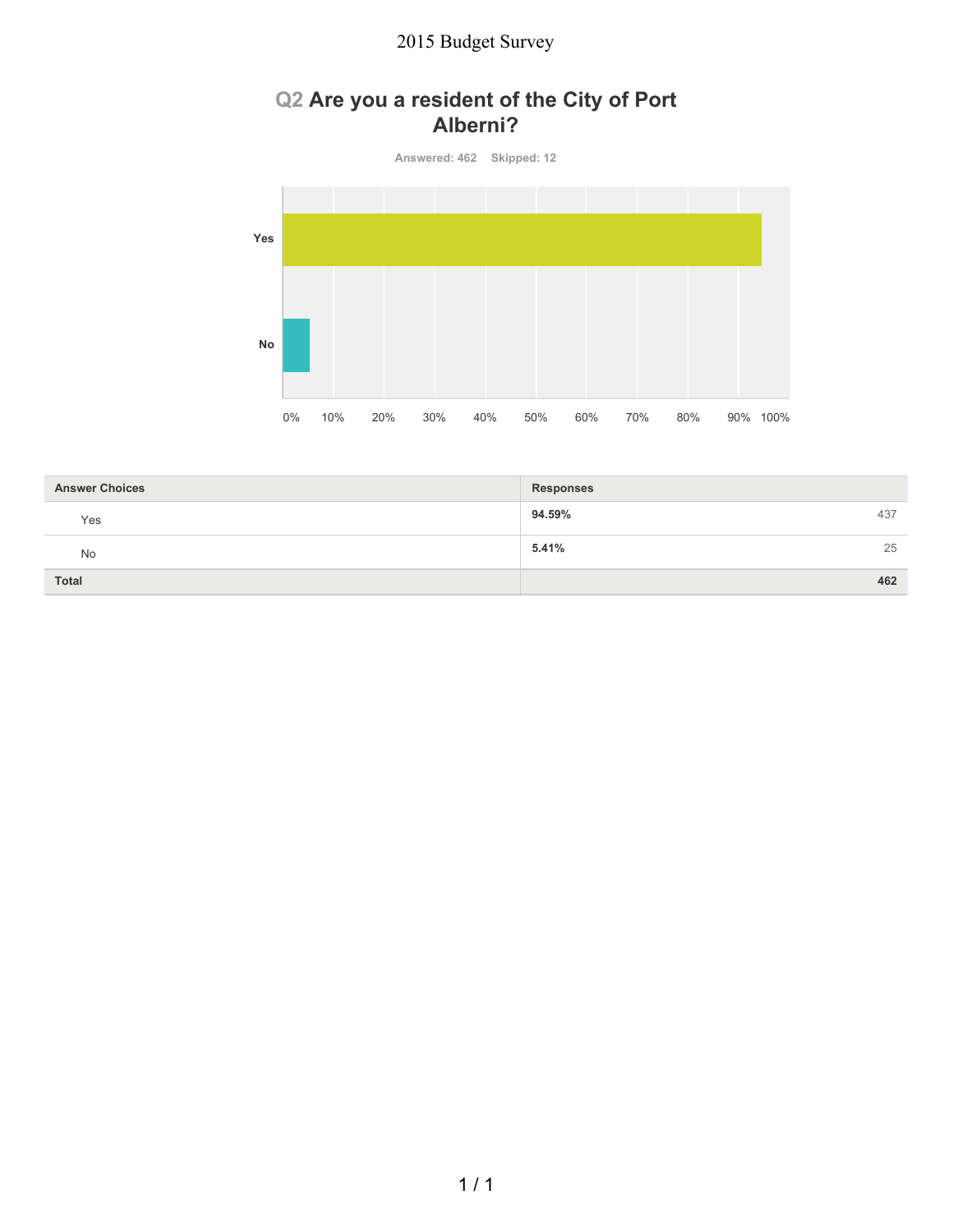

# **Q3 How long have you lived in the City?**

| <b>Answer Choices</b> | <b>Responses</b> |  |
|-----------------------|------------------|--|
| Under 1 year          | 1.79%<br>8       |  |
| 1-5 years             | 11.66%<br>52     |  |
| 5-10 years            | 11.88%<br>53     |  |
| over 10 years         | 74.66%<br>333    |  |
| <b>Total</b>          | 446              |  |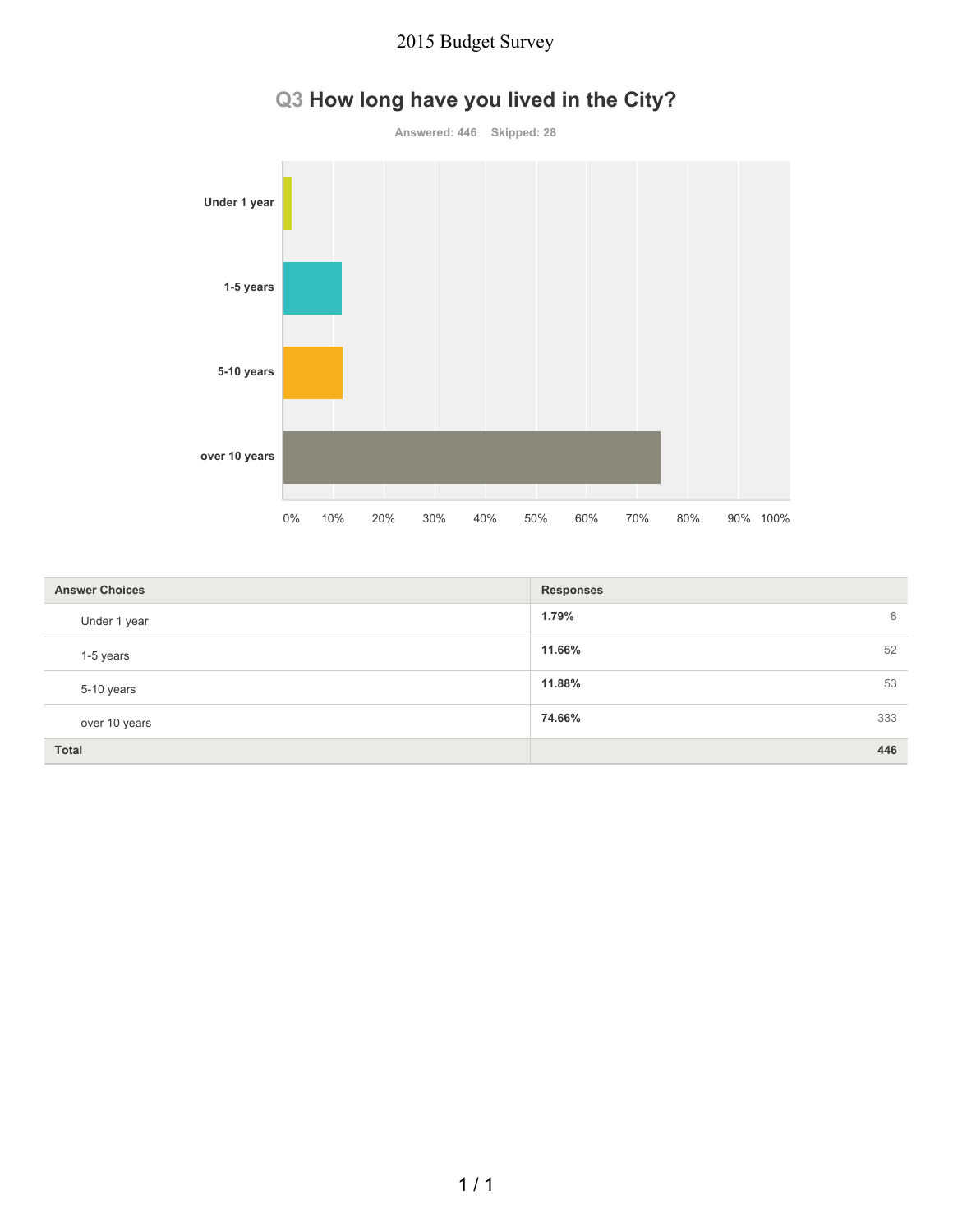

| Q4 Overall, how would you rate your |  |
|-------------------------------------|--|
| satisfaction with City services?    |  |

| <b>Answer Choices</b> | <b>Responses</b> |  |
|-----------------------|------------------|--|
| Very satisfied        | 21.64%<br>95     |  |
| Somewhat satisfied    | 57.86%<br>254    |  |
| Not very satisfied    | 16.17%<br>71     |  |
| Not at all satisfied  | 3.19%<br>14      |  |
| Don't know            | 1.14%<br>5       |  |
| Total                 | 439              |  |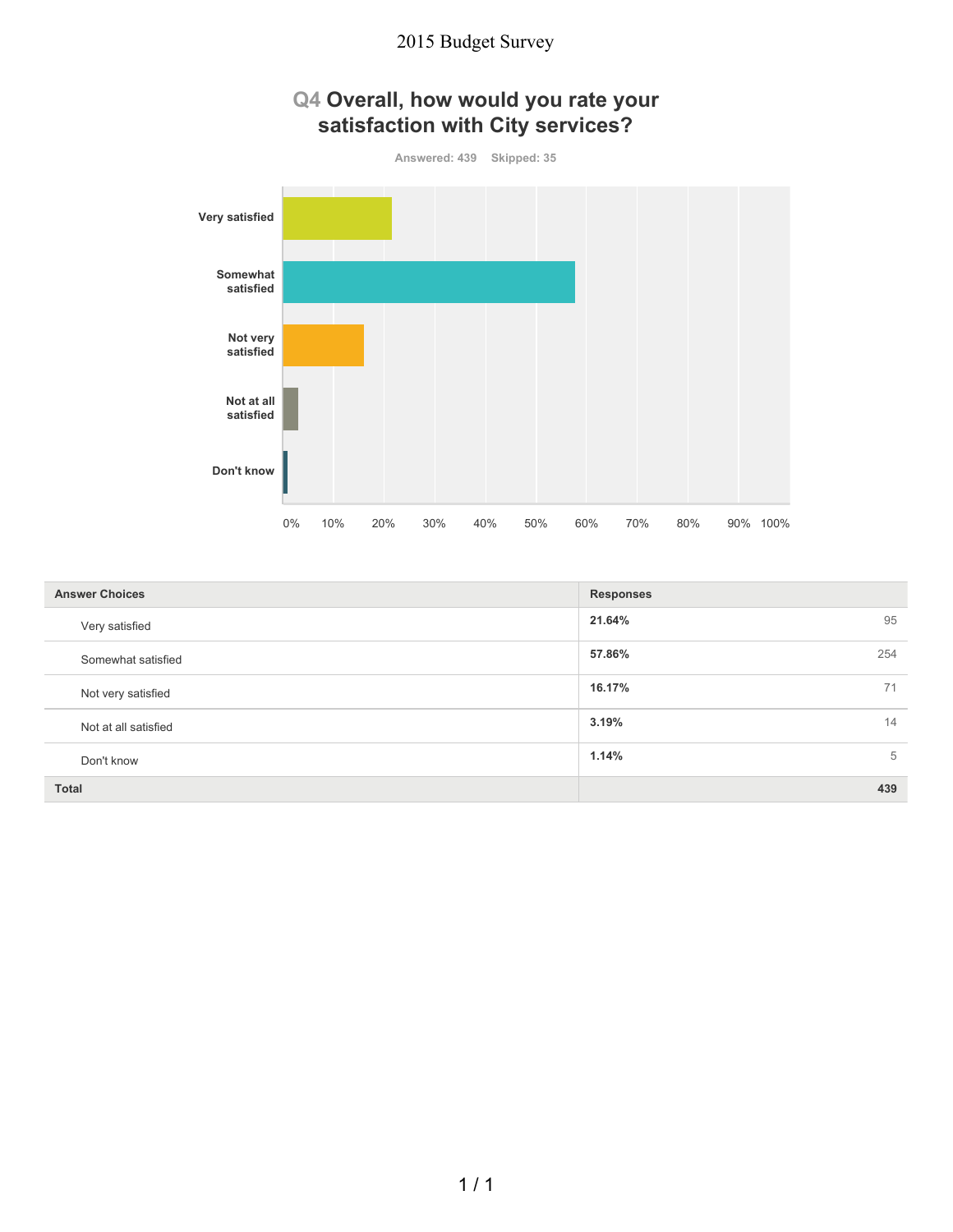**Q5 A portion of your property tax bill is made up of levies collected for other public agencies, including the School District, BC Assessment, Regional District and Regional Hospital. Thinking about the portion of your property taxes that pay for municipal services, would you say you receive...**



| <b>Answer Choices</b> | <b>Responses</b> |  |
|-----------------------|------------------|--|
| Very good value       | 11.48%<br>49     |  |
| Fairly good value     | 48.48%<br>207    |  |
| Fairly poor value     | 21.31%<br>91     |  |
| Very poor value       | 8.43%<br>36      |  |
| Don't know            | 44<br>10.30%     |  |
| <b>Total</b>          | 427              |  |

 $1/1$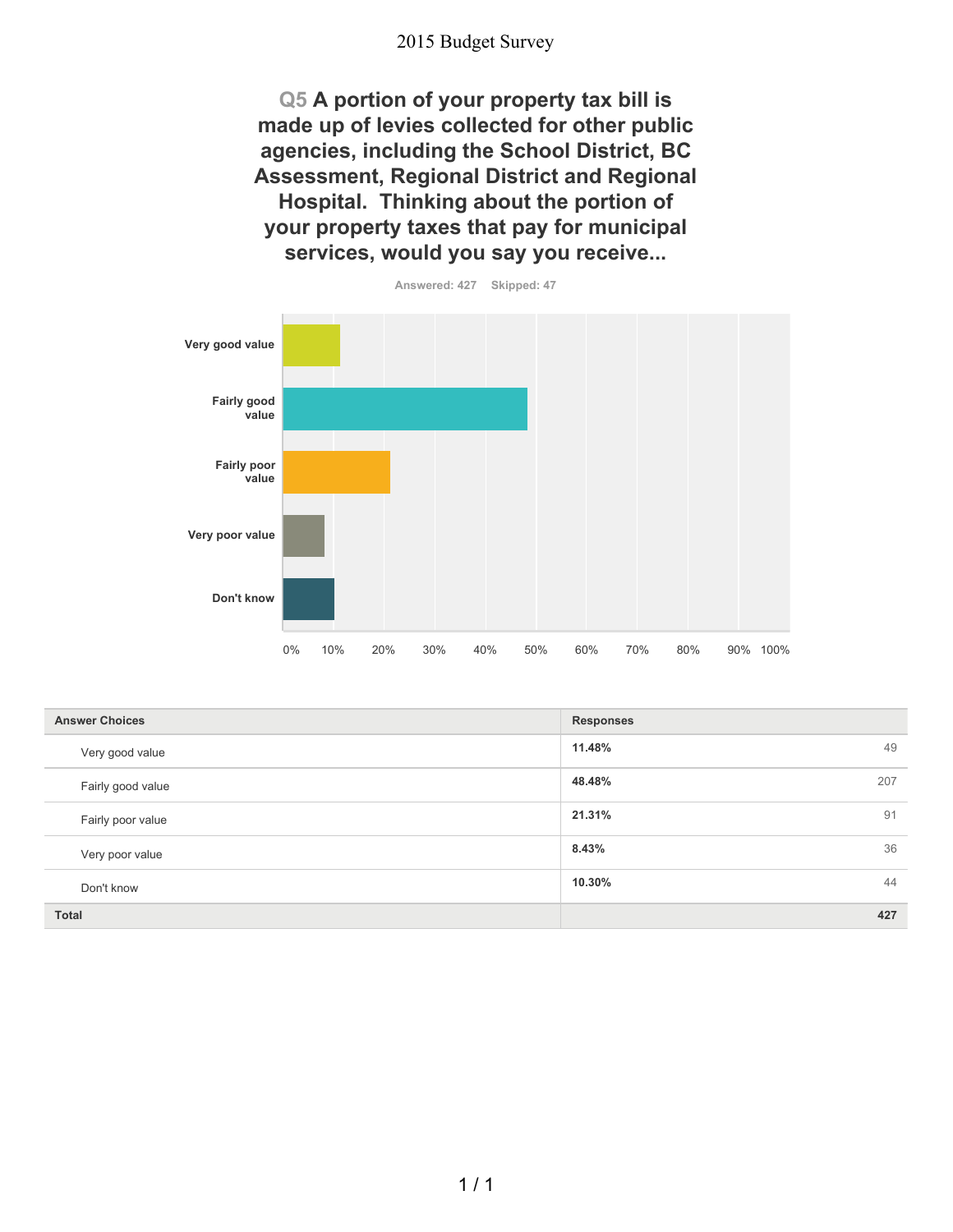### **Q6 City Council is currently considering three broad options for the 2015 budget. What is your initial preference?**



| <b>Answer Choices</b>                                                                                    |        | <b>Responses</b> |  |
|----------------------------------------------------------------------------------------------------------|--------|------------------|--|
| 1) a status quo budget that keeps services generally the same and results in a minimal tax increase      | 34.18% | 134              |  |
| 2) an increased budget that facilitates specific new projects and services and results in a tax increase | 38.01% | 149              |  |
| 3) a reduced budget that eliminates or reduces certain City services and results in a tax reduction      | 27.81% | 109              |  |
| Total                                                                                                    |        | 392              |  |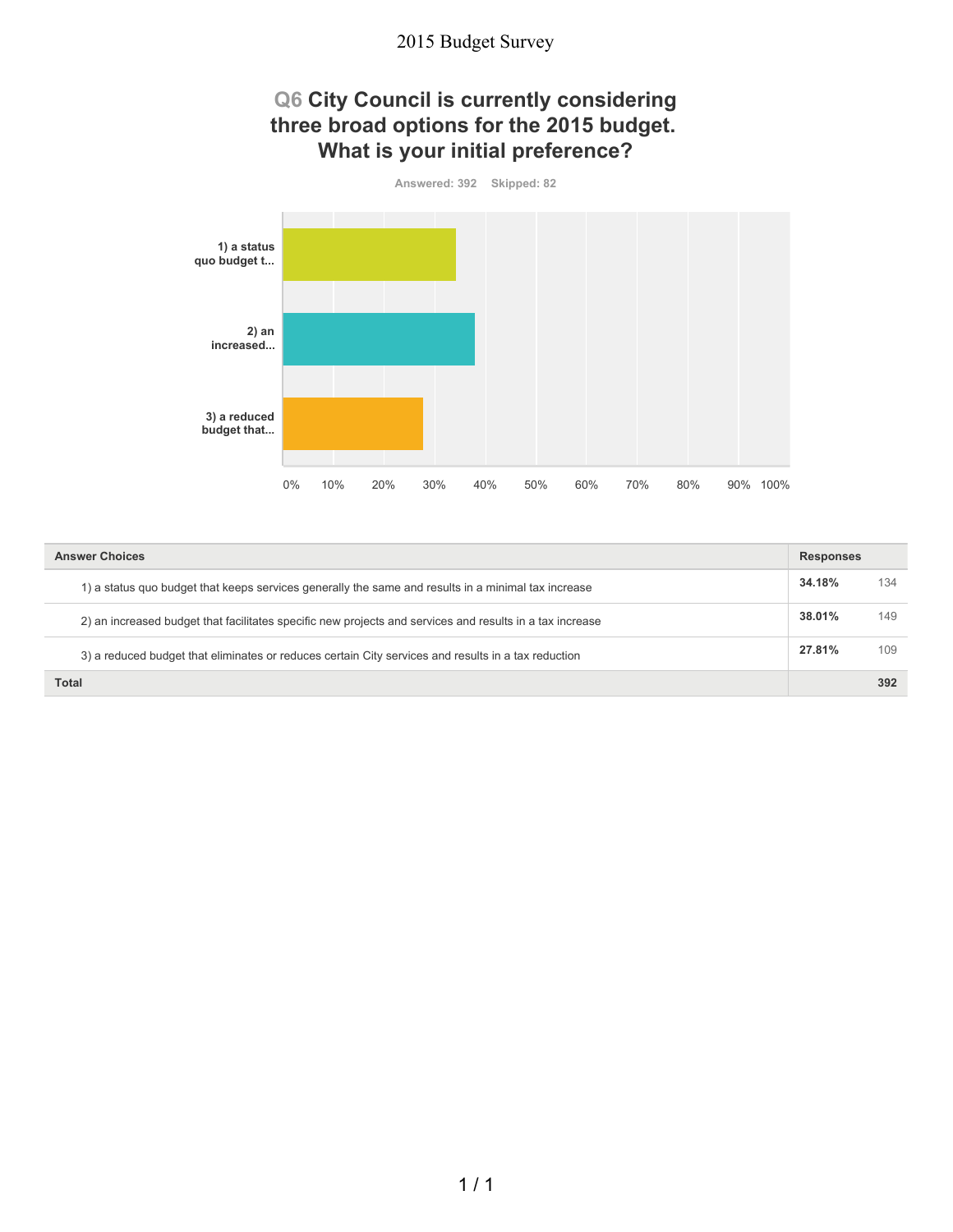### **Q7 Thinking about a potential reduced budget and services, please select the projects or service reductions you support most:**

**Answered: 399 Skipped: 75**



| <b>Answer Choices</b>                                                       |        |     |
|-----------------------------------------------------------------------------|--------|-----|
| Reduce transfer for McLean Mill & Alberni Pacific Railway - \$25,000        | 59.90% | 239 |
| Reduce parking enforcement in commercial areas - \$9,375                    | 58.90% | 235 |
| Eliminate summer ice at the Multiplex - \$40,000                            | 50.88% | 203 |
| Reduce museum services and industrial collections - \$45,000                | 43.11% | 172 |
| 39.10%<br>Switch to bi-weekly garbage pickup - \$150,000                    |        | 156 |
| 33.33%<br>Extend summer closure of Echo Aquatic Centre - \$60,000           |        | 133 |
| 27.07%<br>Discontinue Sunday & Statutory Holiday transit service - \$55,000 |        | 108 |
| 23.56%<br>Reduce street sweeping service - \$25,000                         |        | 94  |
| Other (please specify)                                                      | 19.05% | 76  |
| <b>Total Respondents: 399</b>                                               |        |     |
|                                                                             |        |     |

**# Other (please specify) Date**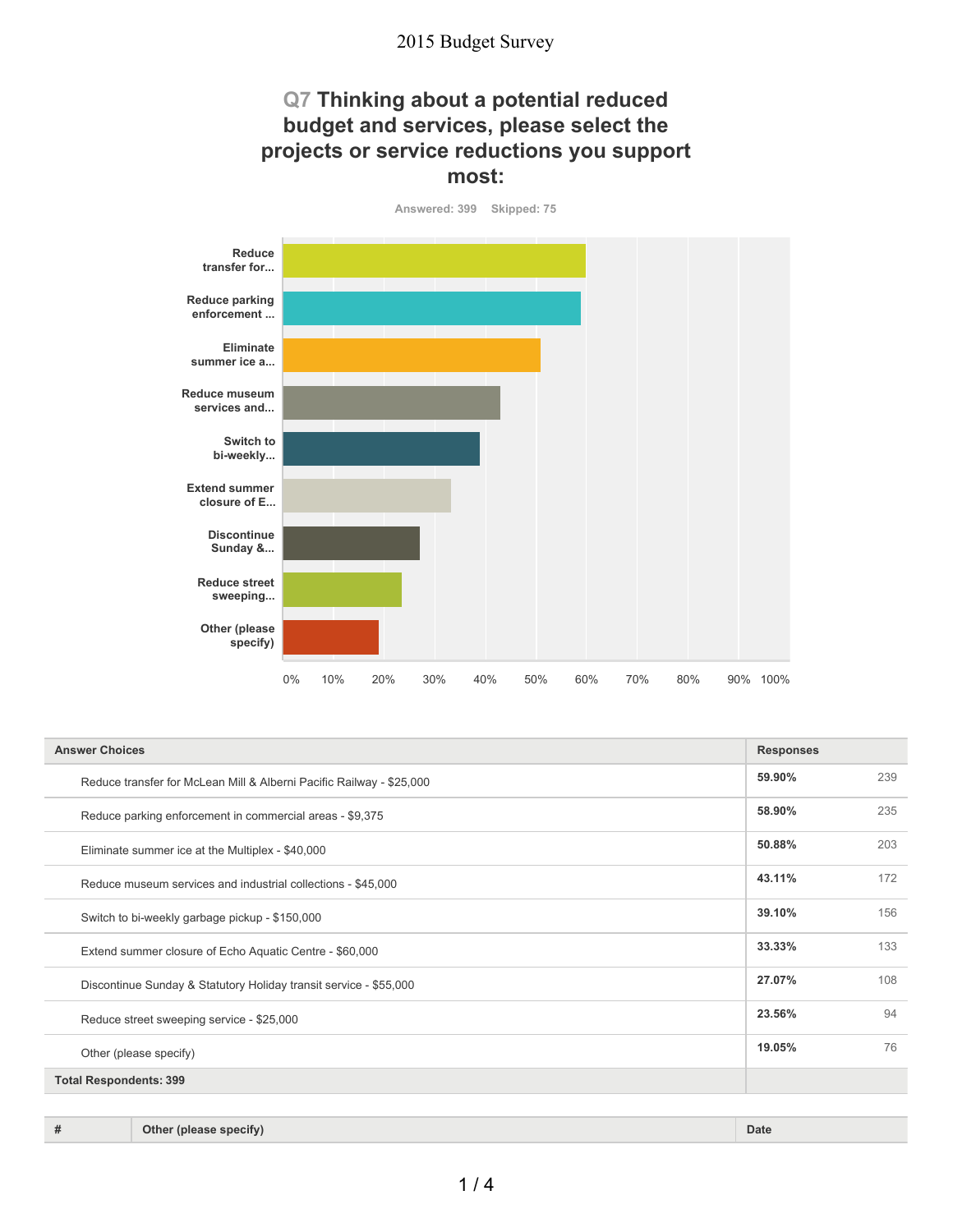| $\mathbf{1}$   | None of the above, all are important!                                                                                                                                                                                                                                  | 3/16/2015 3:56 PM  |
|----------------|------------------------------------------------------------------------------------------------------------------------------------------------------------------------------------------------------------------------------------------------------------------------|--------------------|
| 2              | Fire dept to be not a fully paid dept. use volunteers to supplement a reduced number of paid positions                                                                                                                                                                 | 3/15/2015 8:05 PM  |
| 3              | Deputy fire chief replacement.? That in itself would trump all the savings you have listed above !                                                                                                                                                                     | 3/15/2015 1:02 PM  |
| $\overline{4}$ | Summer months we need weekly garbage pick up but winter with no bears may be different.                                                                                                                                                                                | 3/12/2015 10:58 AM |
| 5              | reduce funding for McLean Mill to minimum federal requirements and reduce full time fireman salaries from<br>\$75,000 to \$68,000 per annum                                                                                                                            | 3/11/2015 5:41 PM  |
| 6              | stor grading alleys and spend savings on street repairs and dont spend another dime on canal beach or other<br>tourism projects airs                                                                                                                                   | 3/11/2015 5:04 PM  |
| 7              | contract out more services.                                                                                                                                                                                                                                            | 3/11/2015 10:46 AM |
| 8              | Stream line Management and labour levels at all departments, no tax increase but use savings to increase<br>services.                                                                                                                                                  | 3/9/2015 8:21 AM   |
| 9              | Regional District should help pay for Mclean Mill                                                                                                                                                                                                                      | 3/6/2015 6:46 PM   |
| 10             | Tax payers should not be paying for commercial garbage pickup.                                                                                                                                                                                                         | 3/6/2015 2:19 PM   |
| 11             | Tax payers shouldnt be covering the cost of commercial garbage.                                                                                                                                                                                                        | 3/6/2015 2:09 PM   |
| 12             | get rid of the commercial garbage.                                                                                                                                                                                                                                     | 3/6/2015 2:08 PM   |
| 13             | Cut expensive police & fire salaries                                                                                                                                                                                                                                   | 3/6/2015 12:37 PM  |
| 14             | Do not hire a deputy fire chief. One of the captains can cover for the chief whenever the chief is absent. Do not<br>hire a bylaw inspector. Have the building inspector and the fire prevention officer assist in the building<br>maintenance bylaw enforcement area. | 3/5/2015 8:36 PM   |
| 15             | Switch to volunteer fire dept.                                                                                                                                                                                                                                         | 3/4/2015 10:24 AM  |
| 16             | eliminate City Hall upgrades                                                                                                                                                                                                                                           | 3/3/2015 11:00 PM  |
| 17             | make business's on Johnson take care of their own planters                                                                                                                                                                                                             | 3/3/2015 11:55 AM  |
| 18             | <b>Volunteer Fire Services</b>                                                                                                                                                                                                                                         | 3/2/2015 3:18 PM   |
| 19             | City is too small for full-time fire department                                                                                                                                                                                                                        | 3/2/2015 11:06 AM  |
| 20             | city employees overtime taken in leave, not pay, city works, parks and rec, fire hall etc.                                                                                                                                                                             | 3/2/2015 10:20 AM  |
| 21             | cut city hall staff economic development does not need two people emergency prepardness should be the fire hall<br>not an extra employee                                                                                                                               | 3/2/2015 6:38 AM   |
| 22             | Read your visdion statement, what items meet that                                                                                                                                                                                                                      | 3/1/2015 3:40 PM   |
| 23             | Revies P & Rec staffing. Walk in on a weekday morning you will more that 6 people are they all necessary?                                                                                                                                                              | 3/1/2015 2:34 PM   |
| 24             | close mcleans mill&alberni pacific railway                                                                                                                                                                                                                             | 3/1/2015 9:58 AM   |
| 25             | close mcleans mill                                                                                                                                                                                                                                                     | 3/1/2015 9:53 AM   |
| 26             | City employees. Top down                                                                                                                                                                                                                                               | 3/1/2015 9:30 AM   |
| 27             | Volunteer Fire Dept. & Reduce RCMP                                                                                                                                                                                                                                     | 2/28/2015 6:17 PM  |
| 28             | Reduce McLean Mill expense by \$100                                                                                                                                                                                                                                    | 2/28/2015 5:22 PM  |
| 29             | Does it take two city workers to water a single plant?                                                                                                                                                                                                                 | 2/28/2015 8:44 AM  |
| 30             | This council seriously needs to reconsider the contract with the unsustainablely expensive fire department. It is a<br>constantly increasing cost that most communities this size accomplish with a volunteer style fire service                                       | 2/28/2015 7:35 AM  |
| 31             | Cut back on any study paid for that is not going to lead to an actual action.                                                                                                                                                                                          | 2/27/2015 11:26 PM |
| 32             | reduce staffing overages and exorbanent salaries for highest ups                                                                                                                                                                                                       | 2/27/2015 8:47 PM  |
| 33             | Say goodbye to the crazy expensive fire department                                                                                                                                                                                                                     | 2/27/2015 8:41 PM  |
| 34             | eliminate two people on garbage truck                                                                                                                                                                                                                                  | 2/27/2015 8:21 PM  |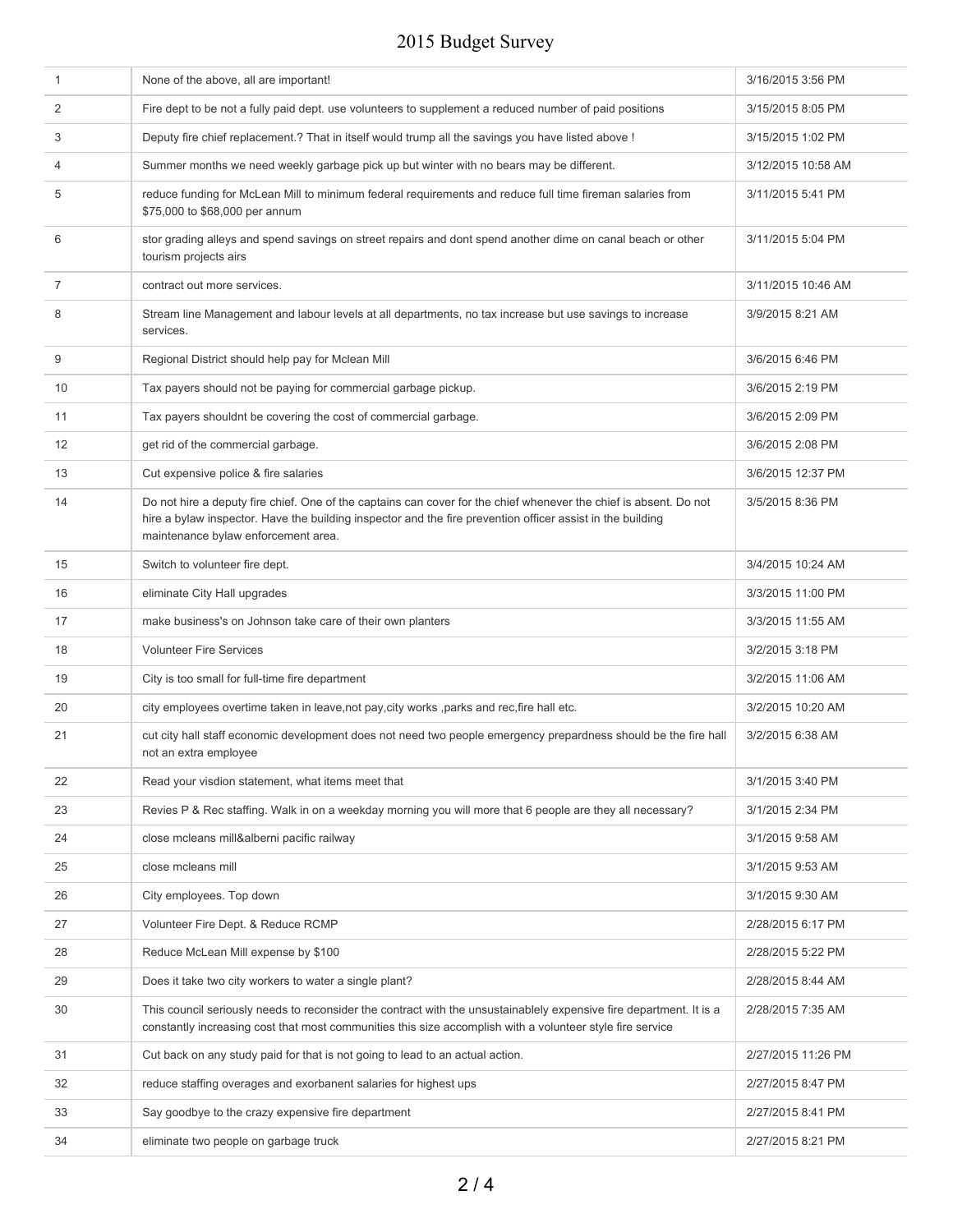| 35 | why are you afraid to cut at the firehall??                                                                                                                                           | 2/27/2015 6:35 PM  |
|----|---------------------------------------------------------------------------------------------------------------------------------------------------------------------------------------|--------------------|
| 36 | no cuts                                                                                                                                                                               | 2/27/2015 5:49 PM  |
| 37 | City works equipment replacement time schedule. general city works efficiency. is is cheaper to contract out<br>some work?                                                            | 2/27/2015 5:01 PM  |
| 38 | we don't need anymore random artwork/sculptures around town                                                                                                                           | 2/27/2015 2:04 PM  |
| 39 | cuts arent advised                                                                                                                                                                    | 2/27/2015 2:02 PM  |
| 40 | VOLUNTEER FIRE DEPARTMENT and reduce staff wages                                                                                                                                      | 2/27/2015 1:42 PM  |
| 41 | no service reductions                                                                                                                                                                 | 2/27/2015 12:50 PM |
| 42 | My caveat in reducing garbage pick up is that I would like to see recycling pickup increased to weekly, so it<br>would likely not save money.                                         | 2/27/2015 11:28 AM |
| 43 | Volunteer fire department                                                                                                                                                             | 2/27/2015 11:24 AM |
| 44 | Eliminate City Hall refacing                                                                                                                                                          | 2/27/2015 10:16 AM |
| 45 | bi weekly garbage if kitchen waste pick up happens the non gargbage pick up week                                                                                                      | 2/27/2015 9:54 AM  |
| 46 | All these would be fine.                                                                                                                                                              | 2/27/2015 9:46 AM  |
| 47 | Stop circuit training track. A five year freeze on want list projects.                                                                                                                | 2/27/2015 9:44 AM  |
| 48 | Do not reduce programs for kids -- without that we will have more social problems                                                                                                     | 2/27/2015 9:21 AM  |
| 49 | less water and pesticides on parks                                                                                                                                                    | 2/27/2015 9:17 AM  |
| 50 | Status quo. Although it would be nice if McLeans mill was self supporting                                                                                                             | 2/27/2015 8:28 AM  |
| 51 | Start Capping wages !                                                                                                                                                                 | 2/27/2015 7:56 AM  |
| 52 | How about decrease staffing by the city. Reduce major equipment cost                                                                                                                  | 2/27/2015 7:42 AM  |
| 53 | I fail to see the value in a full time fire department for how much the offsetting costs are. I would love to see a<br>partial volunteer fire department like many other communities. | 2/27/2015 7:33 AM  |
| 54 | I believe we shouldn't reduce anything that encourages families to stay healthy                                                                                                       | 2/27/2015 7:33 AM  |
| 55 | eliminate duplicate jobs, e.g. 2 workers on commercial garbage truck                                                                                                                  | 2/27/2015 7:21 AM  |
| 56 | Reduction in service staffing; ie maintenance, works, fire department                                                                                                                 | 2/27/2015 12:30 AM |
| 57 | contract out any city work possible                                                                                                                                                   | 2/26/2015 11:37 PM |
| 58 | No wage increases for city and Fire department consider wage cuts.                                                                                                                    | 2/26/2015 11:15 PM |
| 59 | A new aquatic centre would draw in lots of tourists, water slides etc.                                                                                                                | 2/26/2015 10:53 PM |
| 60 | I would only be in support of bi-weekly garbage collection if curb side composting services were implemented                                                                          | 2/26/2015 10:31 PM |
| 61 | cut spending on new city equipment and contract out                                                                                                                                   | 2/26/2015 10:18 PM |
| 62 | go to a volunteer fire dept.                                                                                                                                                          | 2/26/2015 9:56 PM  |
| 63 | i dont want to reduce any if i had tobit woyld be bus serviice                                                                                                                        | 2/26/2015 9:46 PM  |
| 64 | Stop funds to McLean's mill altogether                                                                                                                                                | 2/26/2015 9:37 PM  |
| 65 | Elminate the summer ice, but how much spin off dollars does that program bring to our town?                                                                                           | 2/26/2015 9:24 PM  |
| 66 | Eliminate watering of all city boulevards/lawn areas. Spot water gardens only.                                                                                                        | 2/26/2015 8:29 PM  |
| 67 | Reduce fire service to volunteer.                                                                                                                                                     | 2/26/2015 7:46 PM  |
| 68 | reduce all city-salaried wages.                                                                                                                                                       | 2/26/2015 7:39 PM  |
| 69 | Trim the fat off the highest paying jobs in city hall                                                                                                                                 | 2/26/2015 7:39 PM  |
| 70 | find a way to cut administrative costs.                                                                                                                                               | 2/26/2015 7:35 PM  |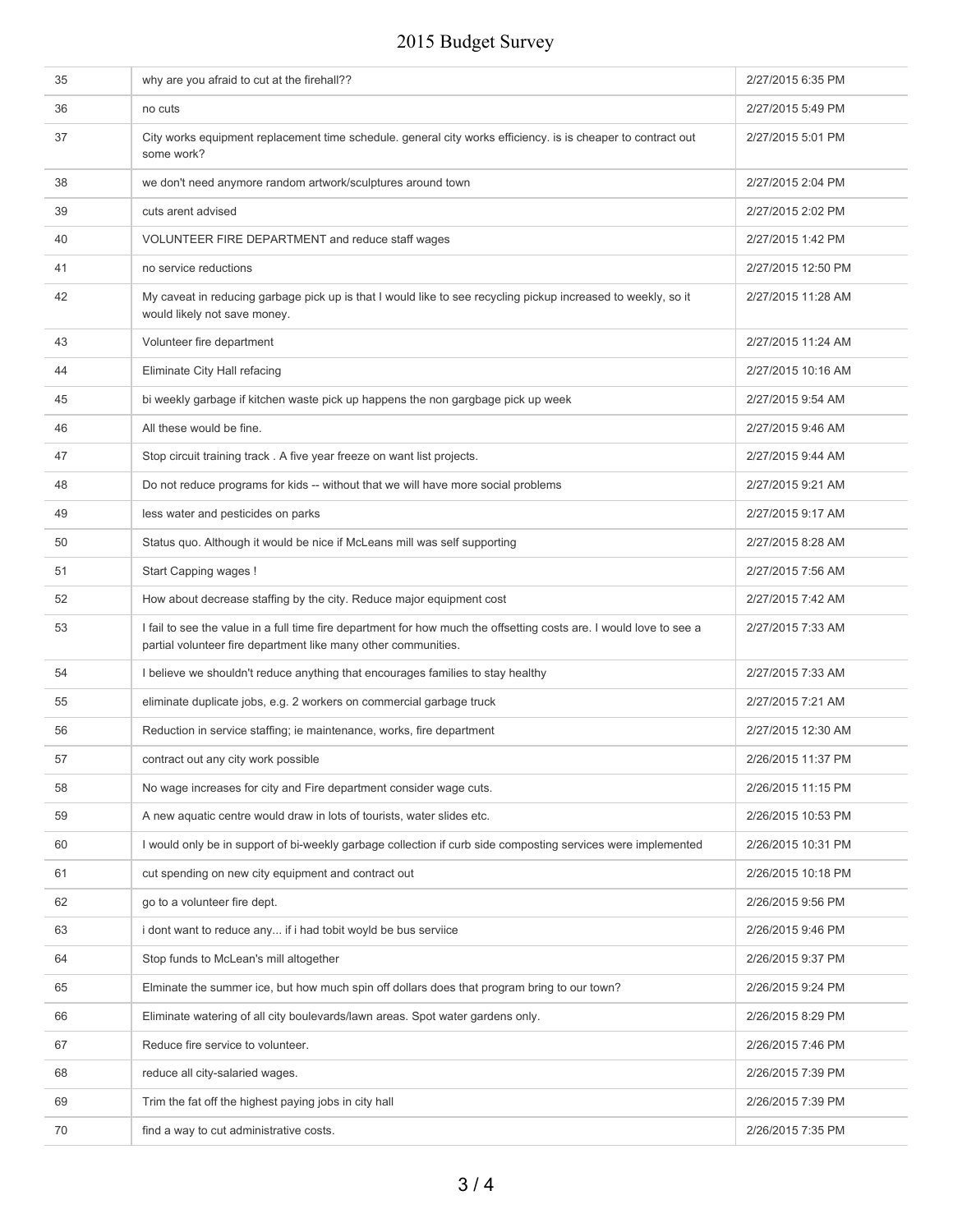| 71 | Fire Hall                                                                                          | 2/26/2015 7:28 PM |
|----|----------------------------------------------------------------------------------------------------|-------------------|
| 72 | reduce fire hall budget                                                                            | 2/26/2015 7:17 PM |
| 73 | reduce city staff                                                                                  | 2/26/2015 7:12 PM |
| 74 | Look at ONE fire department for whole valley. PAFD is too expensive. Only save foundations anyway. | 2/26/2015 6:52 PM |
| 75 | Reduce paid Fire Department Employees. Utilize paid Volunteers                                     | 2/26/2015 6:20 PM |
| 76 | Really have to rethink what is being done at the fire department                                   | 2/26/2015 6:17 PM |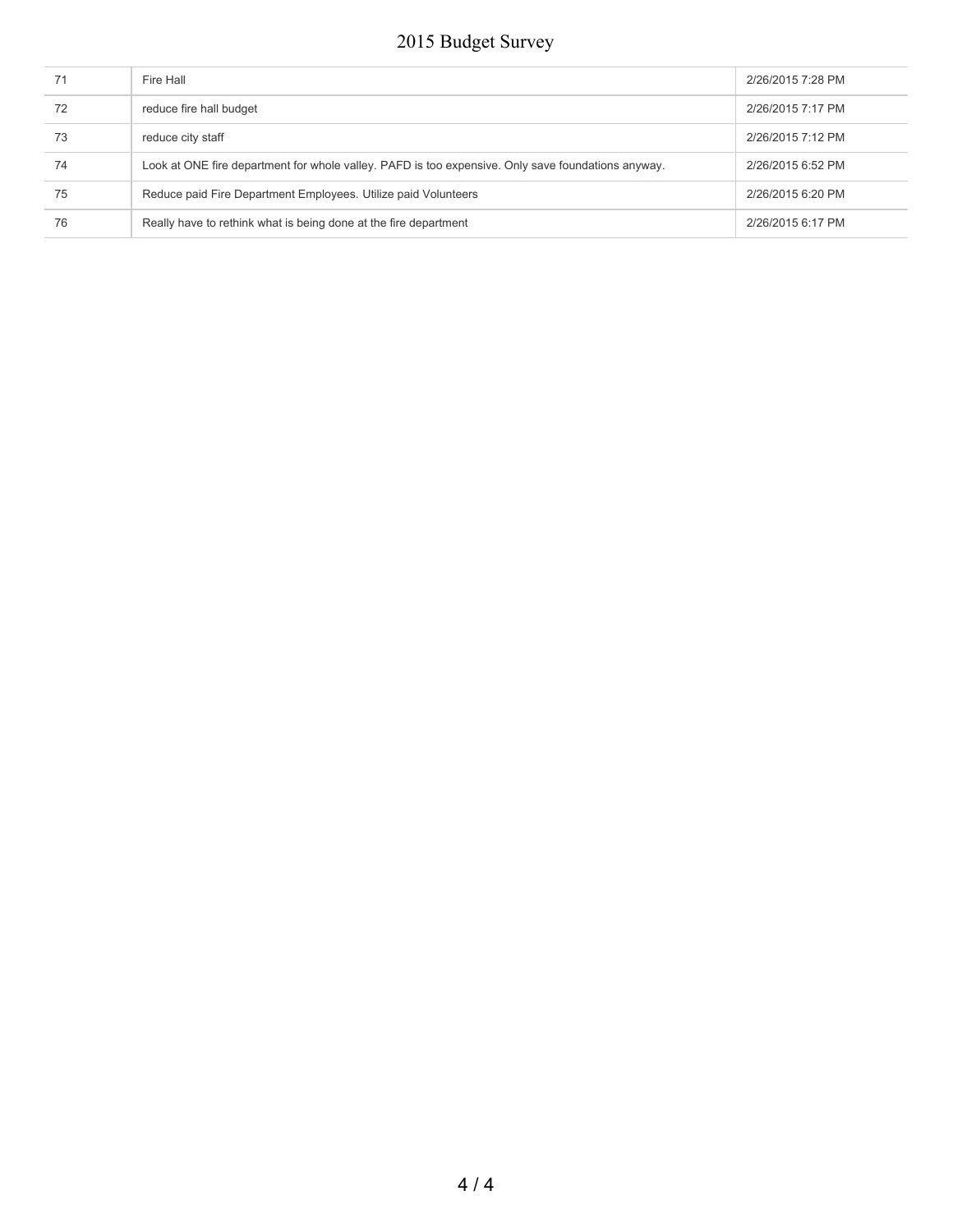### **Q8 Thinking about a potential increased budget and services, please select the projects or services you support most:**



**Answered: 374 Skipped: 100**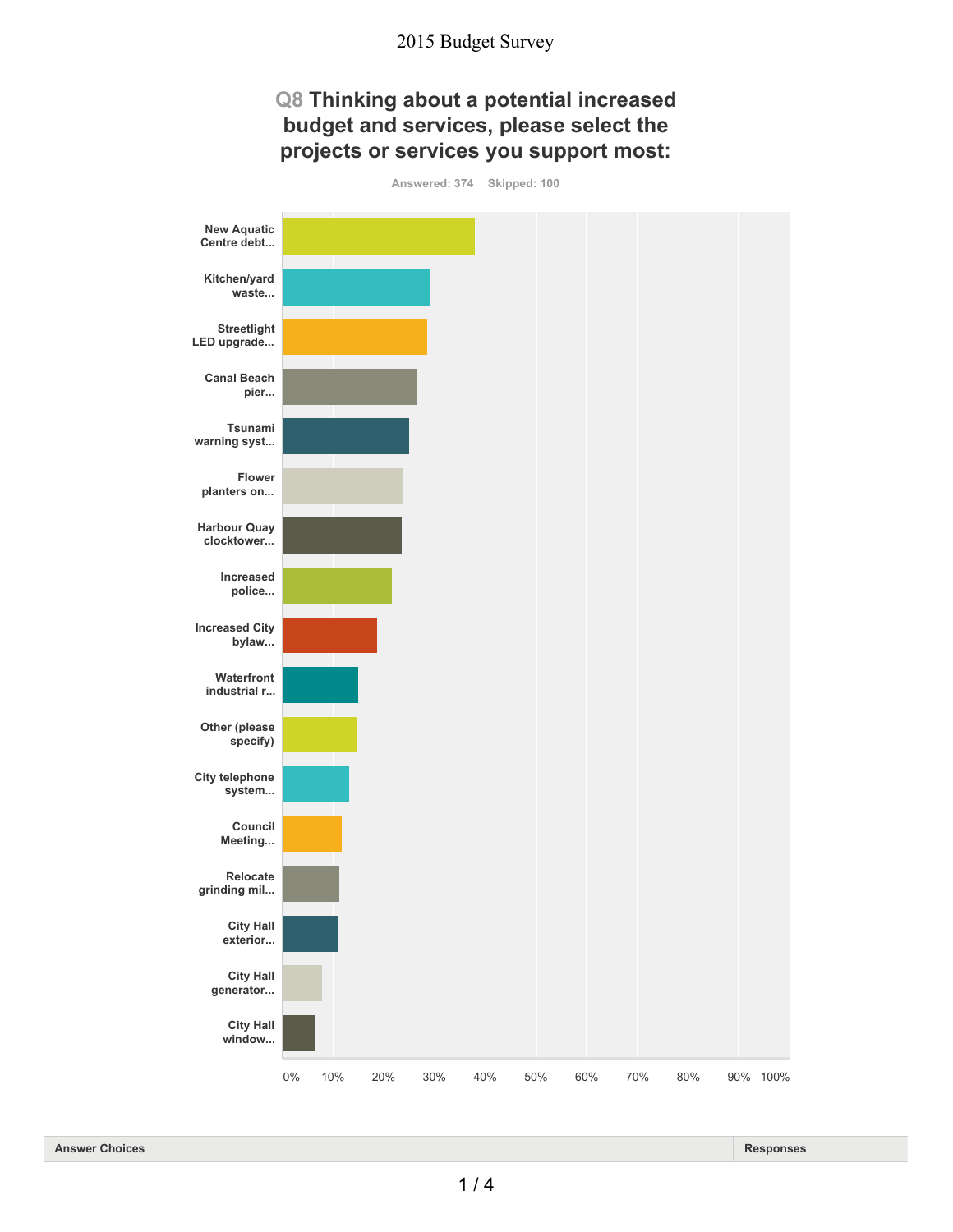| New Aquatic Centre debt servicing +500,000                    | 37.97% | 142 |
|---------------------------------------------------------------|--------|-----|
| Kitchen/yard waste collection +250,000                        | 29.14% | 109 |
| Streetlight LED upgrade +100,000                              | 28.61% | 107 |
| Canal Beach pier reconstruction +250,000                      | 26.74% | 100 |
| Tsunami warning system upgrade +43,000                        | 25.13% | 94  |
| Flower planters on lower Johnston Road +35,000                | 23.80% | 89  |
| Harbour Quay clocktower repair +250,000                       | 23.53% | 88  |
| Increased police resources +270,000                           | 21.66% | 81  |
| Increased City bylaw enforcement +101,000                     | 18.72% | 70  |
| Waterfront industrial road (phase 1) debt servicing. +200,000 | 14.97% | 56  |
| Other (please specify)                                        | 14.71% | 55  |
| City telephone system replacement ** +150,000                 | 13.10% | 49  |
| Council Meeting audio/video upgrade +15,000                   | 11.76% | 44  |
| Relocate grinding mill stones to Victoria Quay * +25,000      | 11.23% | 42  |
| City Hall exterior upgrade *** +35,000                        | 10.96% | 41  |
| City Hall generator installation +100,000                     | 8.02%  | 30  |
| City Hall window replacement +\$70,000                        | 6.42%  | 24  |
|                                                               |        |     |

**Total Respondents: 374**

| #              | Other (please specify)                                                                                                                                                                                 | <b>Date</b>        |
|----------------|--------------------------------------------------------------------------------------------------------------------------------------------------------------------------------------------------------|--------------------|
|                | please move log/timber away from beach                                                                                                                                                                 | 3/13/2015 7:16 AM  |
| 2              | make Gertrude/Spark/3rd more appealing to draw Tofino traffic up to Argyle area, instead of Johnston, which is<br>already the only way through town and doesn't need to look nice for people to use it | 3/12/2015 5:24 PM  |
| 3              | INvest in enviroment, composting and cleaner air                                                                                                                                                       | 3/11/2015 4:42 PM  |
| 4              | costs are way out of line, council has to pay more attention to real city buisness not over priced flower pots.                                                                                        | 3/11/2015 10:54 AM |
| 5              | the City Manager and his staff should be forced to cut costs to pay for increased expenditure!!!                                                                                                       | 3/9/2015 8:23 AM   |
| 6              | Get McLean's Mill to cut timbers for free for Canal Beach pier reconstruction since tax payers has been footing<br>the bill for the last how many years and use timber from City owned property.       | 3/8/2015 8:50 PM   |
| $\overline{7}$ | Longer ice time to encourage spring teams not using Oceanside ice                                                                                                                                      | 3/6/2015 2:20 PM   |
| 8              | None. We tax and spend too much already.                                                                                                                                                               | 3/6/2015 12:38 PM  |
| 9              | council on line streaming                                                                                                                                                                              | 3/3/2015 11:01 PM  |
| 10             | keep our walking trails serviced some local ones are mud hols when it rains some gravel or sawdust would be<br>nice                                                                                    | 3/3/2015 2:11 PM   |
| 11             | why when most staff have cells do you need 150,000 for a phone system                                                                                                                                  | 3/3/2015 11:59 AM  |
| 12             | inferstracture                                                                                                                                                                                         | 3/2/2015 5:43 PM   |
| 13             | don't do any of them                                                                                                                                                                                   | 3/2/2015 6:38 AM   |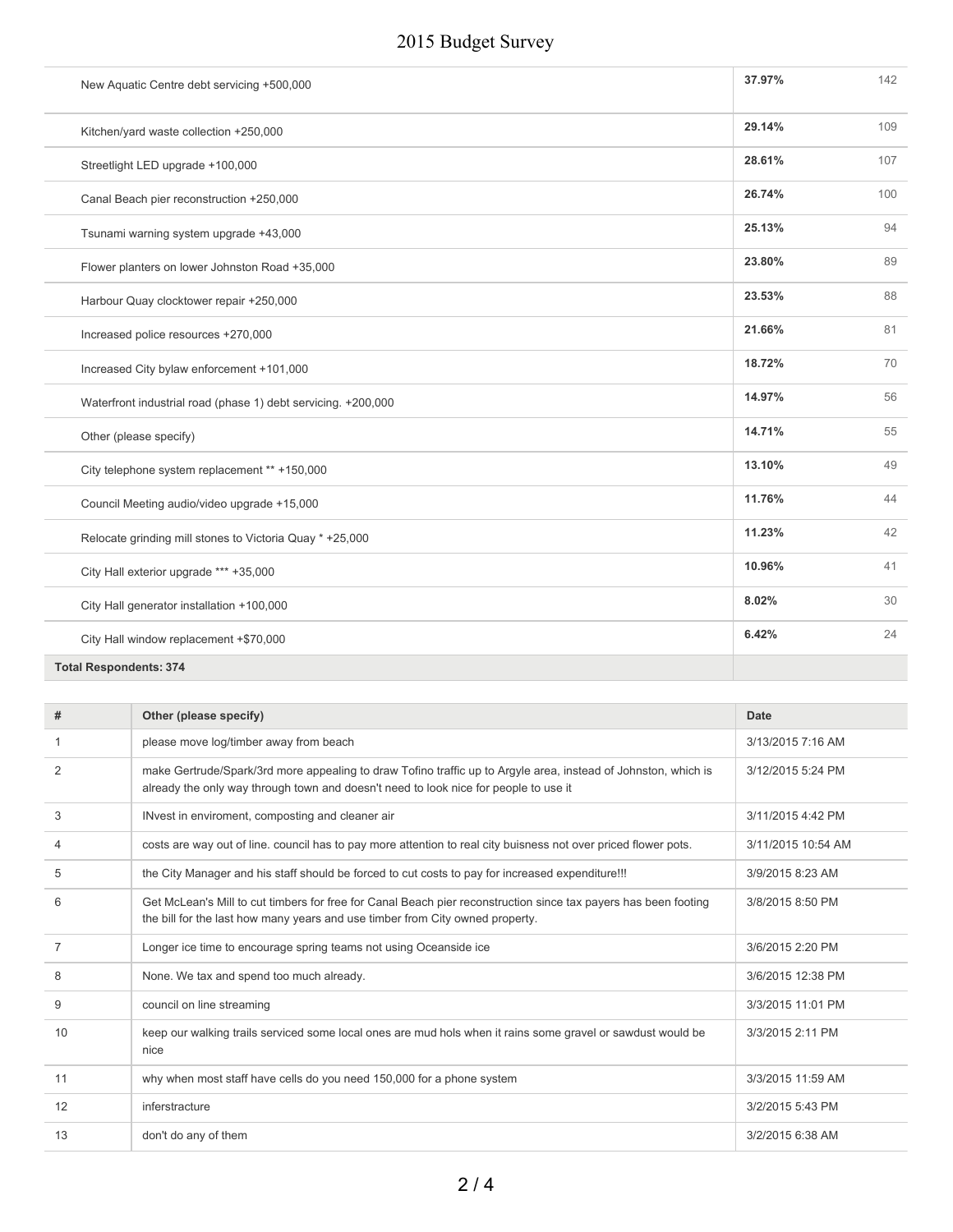| 14 | none                                                                                                                                                                                                                                                                                             | 3/2/2015 6:36 AM   |
|----|--------------------------------------------------------------------------------------------------------------------------------------------------------------------------------------------------------------------------------------------------------------------------------------------------|--------------------|
| 15 | don't need any stop spending                                                                                                                                                                                                                                                                     | 3/2/2015 6:34 AM   |
| 16 | Read your vision statement, what items support that. There are potentially other ways to do these items. Planters<br>done by business owners. Maybe pier removed totally and simple clean beach access used?                                                                                     | 3/1/2015 3:42 PM   |
| 17 | economic developmnet                                                                                                                                                                                                                                                                             | 2/28/2015 7:36 PM  |
| 18 | No, No, No                                                                                                                                                                                                                                                                                       | 2/28/2015 6:19 PM  |
| 19 | We need increased youth activities / resources. ever been to gyro? one of the only youth hangouts that I know of<br>and it's falling apart All games and activities are broken and needs replacing. Our youth are more important<br>than windows, telephones and almost everything on this list. | 2/28/2015 8:50 AM  |
| 20 | alot of the above is a waste of money , like a beach on the canal when there are many beaches around , quit<br>waisting money on crap like that                                                                                                                                                  | 2/27/2015 8:50 PM  |
| 21 | quit spending money!!!!! none of above are necessary                                                                                                                                                                                                                                             | 2/27/2015 8:29 PM  |
| 22 | General clean up of city, streets, buildings, beautify city, make it more appealing for tourists                                                                                                                                                                                                 | 2/27/2015 8:01 PM  |
| 23 | None of the above                                                                                                                                                                                                                                                                                | 2/27/2015 7:43 PM  |
| 24 | a walkway from harbour quay to victoria quay along the water.                                                                                                                                                                                                                                    | 2/27/2015 6:37 PM  |
| 25 | water and roads                                                                                                                                                                                                                                                                                  | 2/27/2015 5:50 PM  |
| 26 | City beautician/ finishing projects already started should be a priority                                                                                                                                                                                                                         | 2/27/2015 5:03 PM  |
| 27 | implement active transportation plan                                                                                                                                                                                                                                                             | 2/27/2015 1:42 PM  |
| 28 | spend more on infrastructure upkeep                                                                                                                                                                                                                                                              | 2/27/2015 1:35 PM  |
| 29 | more allocation of the budget to the repair and upgrade of existing infrastructure                                                                                                                                                                                                               | 2/27/2015 1:02 PM  |
| 30 | increased water and sewer replacement and road work                                                                                                                                                                                                                                              | 2/27/2015 12:52 PM |
| 31 | improve road conditions ei. potholes and sidewalks                                                                                                                                                                                                                                               | 2/27/2015 11:52 AM |
| 32 | None of the above                                                                                                                                                                                                                                                                                | 2/27/2015 11:37 AM |
| 33 | Two comments: I think it's absurd that our waterfront road is used industrially, I would like to see more sidewalks<br>and planters there to make it pedestrian friendly. Second, perhaps we can encourage personal composting at a<br>much lower cost than\$250000                              | 2/27/2015 11:32 AM |
| 34 | higher budget for Economic Development. NO BRAINERD.                                                                                                                                                                                                                                             | 2/27/2015 9:48 AM  |
| 35 | none of these which are just your view of the issue, theere are other ways to approach budgeting                                                                                                                                                                                                 | 2/27/2015 8:50 AM  |
| 36 | Bike lanes and more sidewalks                                                                                                                                                                                                                                                                    | 2/27/2015 8:29 AM  |
| 37 | How about a second crossing. Would open up the city for tourists                                                                                                                                                                                                                                 | 2/27/2015 7:45 AM  |
| 38 | none                                                                                                                                                                                                                                                                                             | 2/27/2015 7:35 AM  |
| 39 | Greater public access of waterfront needs to be paramount. Tourist dollars are HIGHLY disregarded in this city in<br>favour of heavy industry.                                                                                                                                                   | 2/27/2015 7:02 AM  |
| 40 | Give us a new pool                                                                                                                                                                                                                                                                               | 2/27/2015 6:31 AM  |
| 41 | Not a time to spend for things we can live without                                                                                                                                                                                                                                               | 2/27/2015 6:13 AM  |
| 42 | upgrade the Glenn wood center.                                                                                                                                                                                                                                                                   | 2/27/2015 1:03 AM  |
| 43 | I wouldn't support any of above                                                                                                                                                                                                                                                                  | 2/26/2015 10:20 PM |
| 44 | change multi plex lights to LED light with grants fromhydro and gas tax money                                                                                                                                                                                                                    | 2/26/2015 9:24 PM  |
| 45 | Pedestrian/bike crossing at 10th Avenue to Johnston                                                                                                                                                                                                                                              | 2/26/2015 8:32 PM  |
| 46 | Make the old part of the city more beautiful                                                                                                                                                                                                                                                     | 2/26/2015 8:03 PM  |
| 47 | buy a bunch of baby-monitors and hook them up on line this way we can monitor all our key interests.                                                                                                                                                                                             | 2/26/2015 7:44 PM  |
|    |                                                                                                                                                                                                                                                                                                  |                    |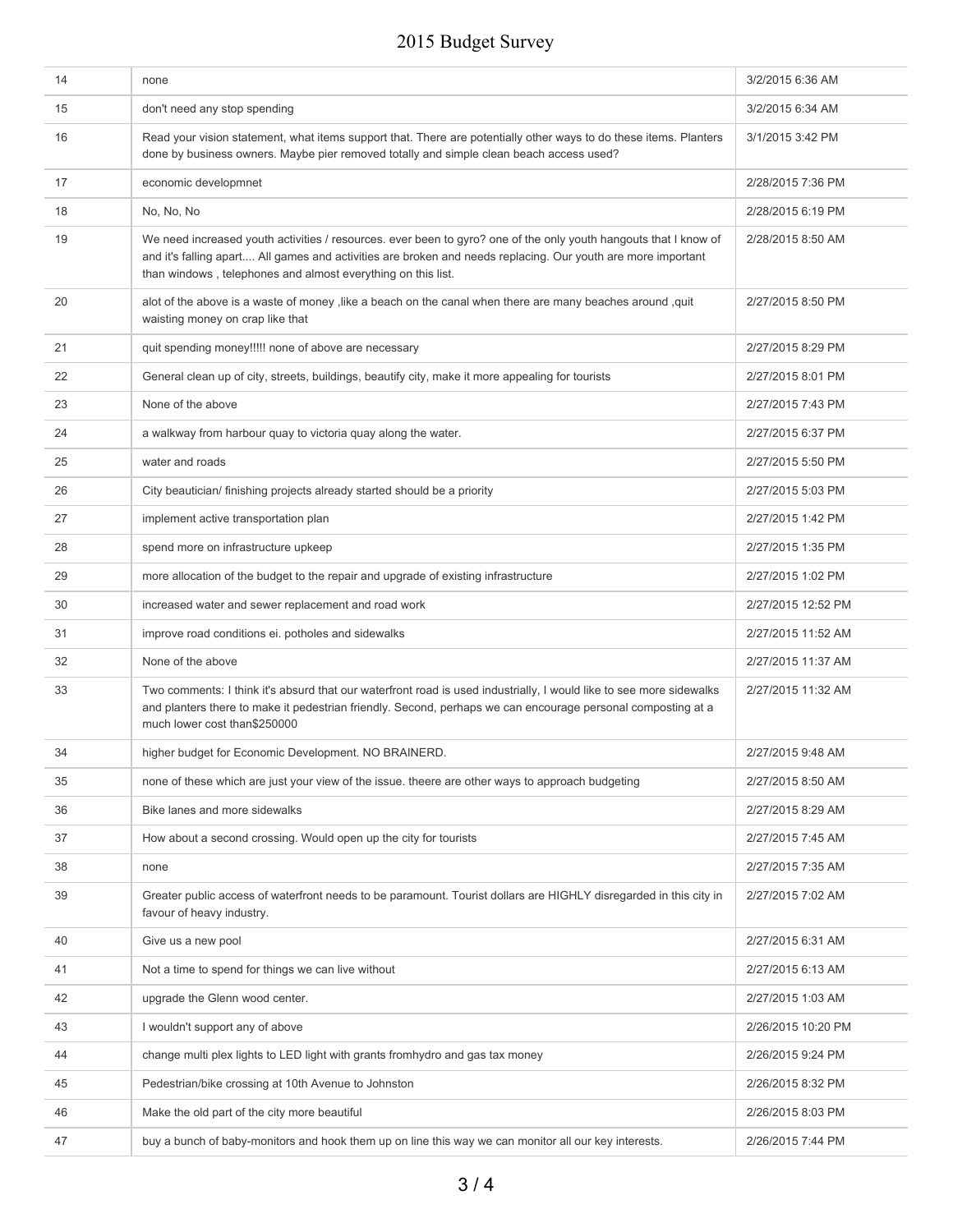| 48<br>Not sure what some of these choices are. The link below is no help.<br>2/26/2015 7:41 PM<br>49<br>Adding a light on river road and beaver creek intersection<br>2/26/2015 7:30 PM<br>50<br>2/26/2015 7:14 PM<br>more street lighting, would make it safer in so many ways<br>51<br>further repairs to old sidewalks, potholed streets and lighting on more streets<br>2/26/2015 7:09 PM<br>52<br>fix the outdated infrastructure before the nice-to-do items<br>2/26/2015 6:55 PM<br>53<br>Cannot afford much else at this time.<br>2/26/2015 6:24 PM<br>54<br>2/26/2015 6:19 PM<br>None of the above. Most people have to rationalize how they can live with less, maybe the City should do this<br>too. We are all basically a paycheque away from being homeless. At what point will you realize that any sort of<br>tax increase hurts more people than your would care to think about.<br>2/26/2015 6:07 PM<br>55<br>None |  |  |
|--------------------------------------------------------------------------------------------------------------------------------------------------------------------------------------------------------------------------------------------------------------------------------------------------------------------------------------------------------------------------------------------------------------------------------------------------------------------------------------------------------------------------------------------------------------------------------------------------------------------------------------------------------------------------------------------------------------------------------------------------------------------------------------------------------------------------------------------------------------------------------------------------------------------------------------|--|--|
|                                                                                                                                                                                                                                                                                                                                                                                                                                                                                                                                                                                                                                                                                                                                                                                                                                                                                                                                      |  |  |
|                                                                                                                                                                                                                                                                                                                                                                                                                                                                                                                                                                                                                                                                                                                                                                                                                                                                                                                                      |  |  |
|                                                                                                                                                                                                                                                                                                                                                                                                                                                                                                                                                                                                                                                                                                                                                                                                                                                                                                                                      |  |  |
|                                                                                                                                                                                                                                                                                                                                                                                                                                                                                                                                                                                                                                                                                                                                                                                                                                                                                                                                      |  |  |
|                                                                                                                                                                                                                                                                                                                                                                                                                                                                                                                                                                                                                                                                                                                                                                                                                                                                                                                                      |  |  |
|                                                                                                                                                                                                                                                                                                                                                                                                                                                                                                                                                                                                                                                                                                                                                                                                                                                                                                                                      |  |  |
|                                                                                                                                                                                                                                                                                                                                                                                                                                                                                                                                                                                                                                                                                                                                                                                                                                                                                                                                      |  |  |
|                                                                                                                                                                                                                                                                                                                                                                                                                                                                                                                                                                                                                                                                                                                                                                                                                                                                                                                                      |  |  |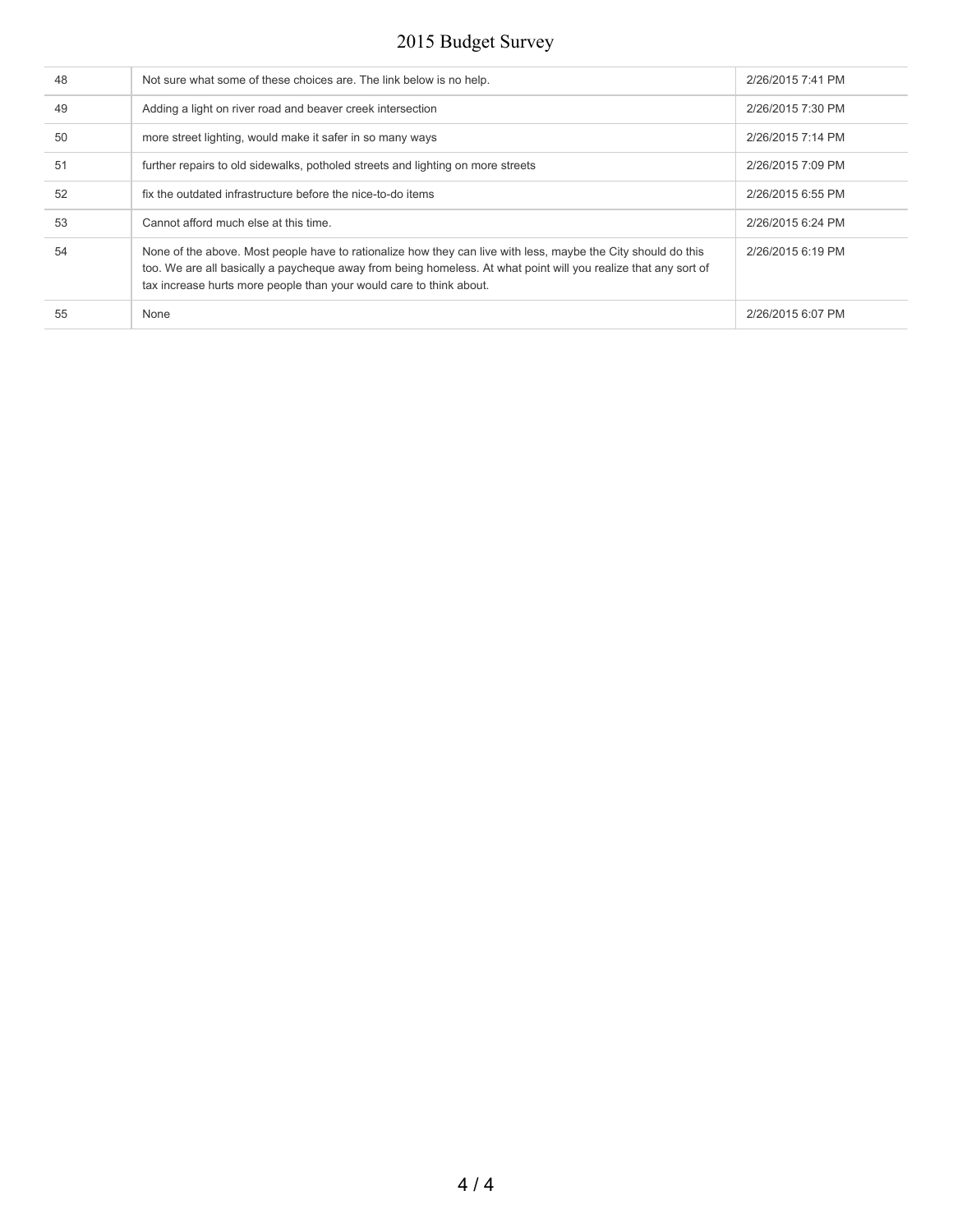

| <b>Answer Choices</b>                                                |        | <b>Responses</b> |  |
|----------------------------------------------------------------------|--------|------------------|--|
| Infrastructure maintenance, i.e. roads, sewer, water, storm drainage | 57.95% | 226              |  |
| Economic Development                                                 | 51.28% | 200              |  |
| Crime                                                                | 40.00% | 156              |  |
| City beautification                                                  | 36.92% | 144              |  |
| Parks, Recreation and Heritage                                       | 19.23% | 75               |  |
| Health                                                               | 18.72% | 73               |  |

#### 1 / 3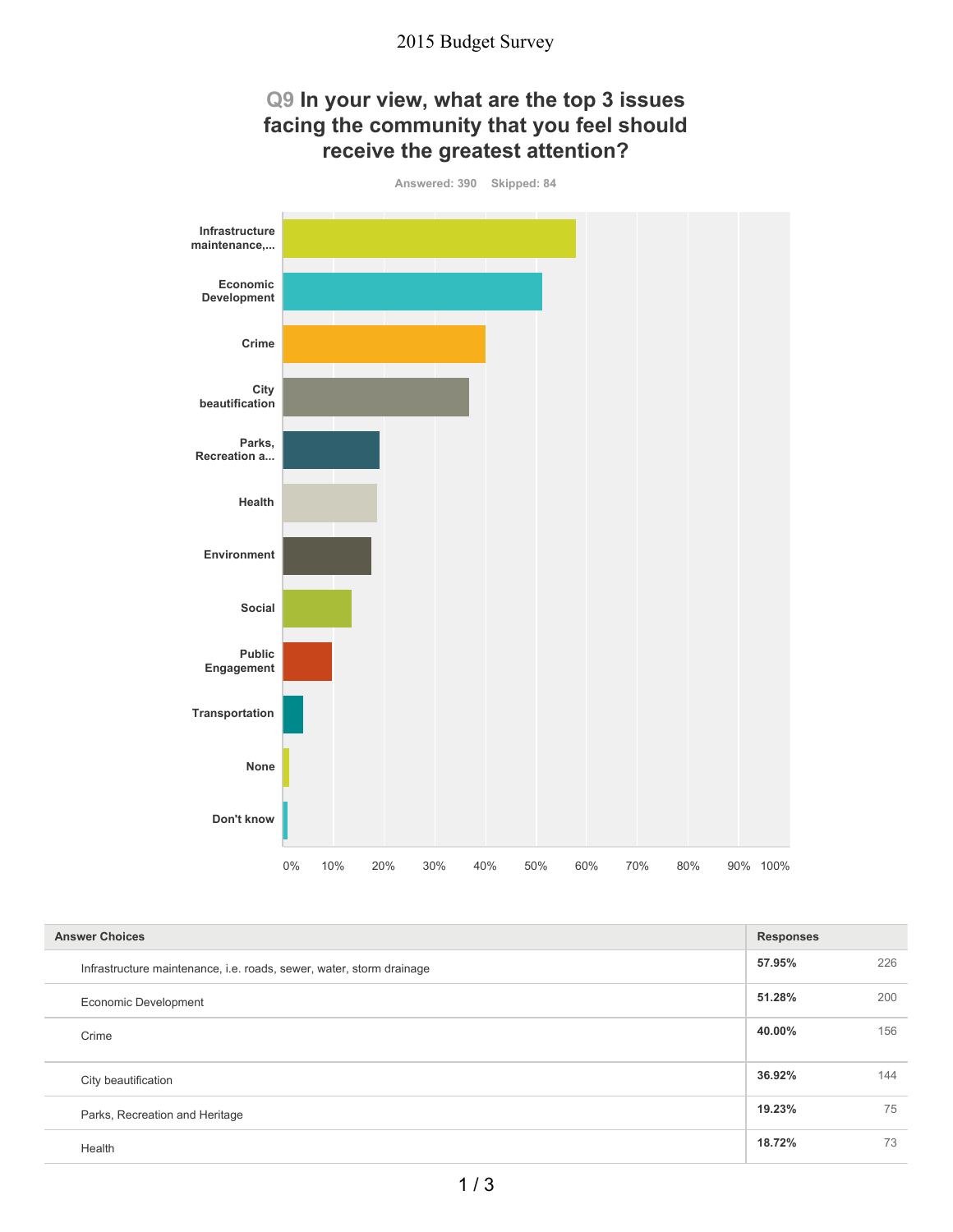| Environment                   | 17.44% | 68             |
|-------------------------------|--------|----------------|
| Social                        | 13.85% | 54             |
| <b>Public Engagement</b>      | 9.74%  | 38             |
| Transportation                | 4.10%  | 16             |
| None                          | 1.54%  | 6              |
| Don't know                    | 1.03%  | $\overline{4}$ |
| <b>Total Respondents: 390</b> |        |                |

| food security<br>3/15/2015 7:49 PM<br>1<br>2<br>Tap into the tourist trade. We waste money in Victoria Quay when most tourists go through and don't know it;s<br>3/12/2015 11:05 AM<br>their. We need an attractive well run inviting camp ground to keep some of the tourist trade in our town. Beaver<br>Creek Road near the city or River Road area would be highly visible. What draws tourists think.<br>3<br>economic development of industry not tourism<br>3/11/2015 5:06 PM<br>Quality of life<br>3/11/2015 4:42 PM<br>4<br>parks and rec have to many and over paid people, Port alberni can't afford it. We don't have M& B over paying<br>5<br>3/11/2015 10:57 AM<br>thier taxes anymore.<br>improve public access to waterfront<br>3/10/2015 9:43 AM<br>6<br>Does "greatest attention" mean "more tax money"?<br>3/6/2015 12:39 PM<br>7<br>city beautification = entry area to the city from the east<br>8<br>3/5/2015 8:41 PM<br>9<br>Access to waterfront and nature trails.<br>3/4/2015 8:00 PM<br>10<br>3/3/2015 11:01 PM<br>public waterfront access<br>Out of control management structure<br>11<br>3/3/2015 12:01 PM<br>12<br>lack of affordable housing<br>3/2/2015 2:26 PM<br>13<br>Parks & Rec - I do NOT mean programs; I mean facilities<br>3/2/2015 11:12 AM<br>14<br>Where is vision?? "Vibrant waterfront community"<br>3/1/2015 3:43 PM<br>15<br>citiies water basin, emphasis on eco-tourism promotion/dev<br>3/1/2015 9:52 AM<br>16<br>We need youth activities and resources besides sports and the youth Centre.<br>2/28/2015 8:51 AM<br>17<br>poverty<br>2/27/2015 7:20 PM<br>#1 stop saying this is how we have always done things at city works and find more efficient/effective ways to<br>18<br>2/27/2015 5:10 PM<br>provide services, at least proving that you can't provide yard services cheaper by contacting would be a start<br>economic development through diversification and supporting small business<br>19<br>2/27/2015 1:43 PM<br>By economic development I mean a well rounded, innovative approach. Not simply bemoaning the old single<br>20<br>2/27/2015 11:37 AM<br>industry glory days.<br>21<br>2/27/2015 9:50 AM<br>Apathy in the valley must be addressed.<br>sustainability, food security<br>22<br>2/27/2015 9:27 AM<br>23<br>Cap all wages over 75 k. NOW!<br>2/27/2015 8:02 AM<br>24<br>port alberni needs to address the drug and social concerns and services for families to build a strong community.<br>2/27/2015 7:52 AM<br>25<br>Economic development. Encourage business rather than putting up barriers ie around signage etc<br>2/27/2015 7:47 AM | # | Other (please specify) | <b>Date</b> |
|-------------------------------------------------------------------------------------------------------------------------------------------------------------------------------------------------------------------------------------------------------------------------------------------------------------------------------------------------------------------------------------------------------------------------------------------------------------------------------------------------------------------------------------------------------------------------------------------------------------------------------------------------------------------------------------------------------------------------------------------------------------------------------------------------------------------------------------------------------------------------------------------------------------------------------------------------------------------------------------------------------------------------------------------------------------------------------------------------------------------------------------------------------------------------------------------------------------------------------------------------------------------------------------------------------------------------------------------------------------------------------------------------------------------------------------------------------------------------------------------------------------------------------------------------------------------------------------------------------------------------------------------------------------------------------------------------------------------------------------------------------------------------------------------------------------------------------------------------------------------------------------------------------------------------------------------------------------------------------------------------------------------------------------------------------------------------------------------------------------------------------------------------------------------------------------------------------------------------------------------------------------------------------------------------------------------------------------------------------------------------------------------------------------------------------------------------------------------------------------------------------------------------------------------------------------------------------------------------------------------------------|---|------------------------|-------------|
|                                                                                                                                                                                                                                                                                                                                                                                                                                                                                                                                                                                                                                                                                                                                                                                                                                                                                                                                                                                                                                                                                                                                                                                                                                                                                                                                                                                                                                                                                                                                                                                                                                                                                                                                                                                                                                                                                                                                                                                                                                                                                                                                                                                                                                                                                                                                                                                                                                                                                                                                                                                                                               |   |                        |             |
|                                                                                                                                                                                                                                                                                                                                                                                                                                                                                                                                                                                                                                                                                                                                                                                                                                                                                                                                                                                                                                                                                                                                                                                                                                                                                                                                                                                                                                                                                                                                                                                                                                                                                                                                                                                                                                                                                                                                                                                                                                                                                                                                                                                                                                                                                                                                                                                                                                                                                                                                                                                                                               |   |                        |             |
|                                                                                                                                                                                                                                                                                                                                                                                                                                                                                                                                                                                                                                                                                                                                                                                                                                                                                                                                                                                                                                                                                                                                                                                                                                                                                                                                                                                                                                                                                                                                                                                                                                                                                                                                                                                                                                                                                                                                                                                                                                                                                                                                                                                                                                                                                                                                                                                                                                                                                                                                                                                                                               |   |                        |             |
|                                                                                                                                                                                                                                                                                                                                                                                                                                                                                                                                                                                                                                                                                                                                                                                                                                                                                                                                                                                                                                                                                                                                                                                                                                                                                                                                                                                                                                                                                                                                                                                                                                                                                                                                                                                                                                                                                                                                                                                                                                                                                                                                                                                                                                                                                                                                                                                                                                                                                                                                                                                                                               |   |                        |             |
|                                                                                                                                                                                                                                                                                                                                                                                                                                                                                                                                                                                                                                                                                                                                                                                                                                                                                                                                                                                                                                                                                                                                                                                                                                                                                                                                                                                                                                                                                                                                                                                                                                                                                                                                                                                                                                                                                                                                                                                                                                                                                                                                                                                                                                                                                                                                                                                                                                                                                                                                                                                                                               |   |                        |             |
|                                                                                                                                                                                                                                                                                                                                                                                                                                                                                                                                                                                                                                                                                                                                                                                                                                                                                                                                                                                                                                                                                                                                                                                                                                                                                                                                                                                                                                                                                                                                                                                                                                                                                                                                                                                                                                                                                                                                                                                                                                                                                                                                                                                                                                                                                                                                                                                                                                                                                                                                                                                                                               |   |                        |             |
|                                                                                                                                                                                                                                                                                                                                                                                                                                                                                                                                                                                                                                                                                                                                                                                                                                                                                                                                                                                                                                                                                                                                                                                                                                                                                                                                                                                                                                                                                                                                                                                                                                                                                                                                                                                                                                                                                                                                                                                                                                                                                                                                                                                                                                                                                                                                                                                                                                                                                                                                                                                                                               |   |                        |             |
|                                                                                                                                                                                                                                                                                                                                                                                                                                                                                                                                                                                                                                                                                                                                                                                                                                                                                                                                                                                                                                                                                                                                                                                                                                                                                                                                                                                                                                                                                                                                                                                                                                                                                                                                                                                                                                                                                                                                                                                                                                                                                                                                                                                                                                                                                                                                                                                                                                                                                                                                                                                                                               |   |                        |             |
|                                                                                                                                                                                                                                                                                                                                                                                                                                                                                                                                                                                                                                                                                                                                                                                                                                                                                                                                                                                                                                                                                                                                                                                                                                                                                                                                                                                                                                                                                                                                                                                                                                                                                                                                                                                                                                                                                                                                                                                                                                                                                                                                                                                                                                                                                                                                                                                                                                                                                                                                                                                                                               |   |                        |             |
|                                                                                                                                                                                                                                                                                                                                                                                                                                                                                                                                                                                                                                                                                                                                                                                                                                                                                                                                                                                                                                                                                                                                                                                                                                                                                                                                                                                                                                                                                                                                                                                                                                                                                                                                                                                                                                                                                                                                                                                                                                                                                                                                                                                                                                                                                                                                                                                                                                                                                                                                                                                                                               |   |                        |             |
|                                                                                                                                                                                                                                                                                                                                                                                                                                                                                                                                                                                                                                                                                                                                                                                                                                                                                                                                                                                                                                                                                                                                                                                                                                                                                                                                                                                                                                                                                                                                                                                                                                                                                                                                                                                                                                                                                                                                                                                                                                                                                                                                                                                                                                                                                                                                                                                                                                                                                                                                                                                                                               |   |                        |             |
|                                                                                                                                                                                                                                                                                                                                                                                                                                                                                                                                                                                                                                                                                                                                                                                                                                                                                                                                                                                                                                                                                                                                                                                                                                                                                                                                                                                                                                                                                                                                                                                                                                                                                                                                                                                                                                                                                                                                                                                                                                                                                                                                                                                                                                                                                                                                                                                                                                                                                                                                                                                                                               |   |                        |             |
|                                                                                                                                                                                                                                                                                                                                                                                                                                                                                                                                                                                                                                                                                                                                                                                                                                                                                                                                                                                                                                                                                                                                                                                                                                                                                                                                                                                                                                                                                                                                                                                                                                                                                                                                                                                                                                                                                                                                                                                                                                                                                                                                                                                                                                                                                                                                                                                                                                                                                                                                                                                                                               |   |                        |             |
|                                                                                                                                                                                                                                                                                                                                                                                                                                                                                                                                                                                                                                                                                                                                                                                                                                                                                                                                                                                                                                                                                                                                                                                                                                                                                                                                                                                                                                                                                                                                                                                                                                                                                                                                                                                                                                                                                                                                                                                                                                                                                                                                                                                                                                                                                                                                                                                                                                                                                                                                                                                                                               |   |                        |             |
|                                                                                                                                                                                                                                                                                                                                                                                                                                                                                                                                                                                                                                                                                                                                                                                                                                                                                                                                                                                                                                                                                                                                                                                                                                                                                                                                                                                                                                                                                                                                                                                                                                                                                                                                                                                                                                                                                                                                                                                                                                                                                                                                                                                                                                                                                                                                                                                                                                                                                                                                                                                                                               |   |                        |             |
|                                                                                                                                                                                                                                                                                                                                                                                                                                                                                                                                                                                                                                                                                                                                                                                                                                                                                                                                                                                                                                                                                                                                                                                                                                                                                                                                                                                                                                                                                                                                                                                                                                                                                                                                                                                                                                                                                                                                                                                                                                                                                                                                                                                                                                                                                                                                                                                                                                                                                                                                                                                                                               |   |                        |             |
|                                                                                                                                                                                                                                                                                                                                                                                                                                                                                                                                                                                                                                                                                                                                                                                                                                                                                                                                                                                                                                                                                                                                                                                                                                                                                                                                                                                                                                                                                                                                                                                                                                                                                                                                                                                                                                                                                                                                                                                                                                                                                                                                                                                                                                                                                                                                                                                                                                                                                                                                                                                                                               |   |                        |             |
|                                                                                                                                                                                                                                                                                                                                                                                                                                                                                                                                                                                                                                                                                                                                                                                                                                                                                                                                                                                                                                                                                                                                                                                                                                                                                                                                                                                                                                                                                                                                                                                                                                                                                                                                                                                                                                                                                                                                                                                                                                                                                                                                                                                                                                                                                                                                                                                                                                                                                                                                                                                                                               |   |                        |             |
|                                                                                                                                                                                                                                                                                                                                                                                                                                                                                                                                                                                                                                                                                                                                                                                                                                                                                                                                                                                                                                                                                                                                                                                                                                                                                                                                                                                                                                                                                                                                                                                                                                                                                                                                                                                                                                                                                                                                                                                                                                                                                                                                                                                                                                                                                                                                                                                                                                                                                                                                                                                                                               |   |                        |             |
|                                                                                                                                                                                                                                                                                                                                                                                                                                                                                                                                                                                                                                                                                                                                                                                                                                                                                                                                                                                                                                                                                                                                                                                                                                                                                                                                                                                                                                                                                                                                                                                                                                                                                                                                                                                                                                                                                                                                                                                                                                                                                                                                                                                                                                                                                                                                                                                                                                                                                                                                                                                                                               |   |                        |             |
|                                                                                                                                                                                                                                                                                                                                                                                                                                                                                                                                                                                                                                                                                                                                                                                                                                                                                                                                                                                                                                                                                                                                                                                                                                                                                                                                                                                                                                                                                                                                                                                                                                                                                                                                                                                                                                                                                                                                                                                                                                                                                                                                                                                                                                                                                                                                                                                                                                                                                                                                                                                                                               |   |                        |             |
|                                                                                                                                                                                                                                                                                                                                                                                                                                                                                                                                                                                                                                                                                                                                                                                                                                                                                                                                                                                                                                                                                                                                                                                                                                                                                                                                                                                                                                                                                                                                                                                                                                                                                                                                                                                                                                                                                                                                                                                                                                                                                                                                                                                                                                                                                                                                                                                                                                                                                                                                                                                                                               |   |                        |             |
|                                                                                                                                                                                                                                                                                                                                                                                                                                                                                                                                                                                                                                                                                                                                                                                                                                                                                                                                                                                                                                                                                                                                                                                                                                                                                                                                                                                                                                                                                                                                                                                                                                                                                                                                                                                                                                                                                                                                                                                                                                                                                                                                                                                                                                                                                                                                                                                                                                                                                                                                                                                                                               |   |                        |             |
|                                                                                                                                                                                                                                                                                                                                                                                                                                                                                                                                                                                                                                                                                                                                                                                                                                                                                                                                                                                                                                                                                                                                                                                                                                                                                                                                                                                                                                                                                                                                                                                                                                                                                                                                                                                                                                                                                                                                                                                                                                                                                                                                                                                                                                                                                                                                                                                                                                                                                                                                                                                                                               |   |                        |             |
|                                                                                                                                                                                                                                                                                                                                                                                                                                                                                                                                                                                                                                                                                                                                                                                                                                                                                                                                                                                                                                                                                                                                                                                                                                                                                                                                                                                                                                                                                                                                                                                                                                                                                                                                                                                                                                                                                                                                                                                                                                                                                                                                                                                                                                                                                                                                                                                                                                                                                                                                                                                                                               |   |                        |             |